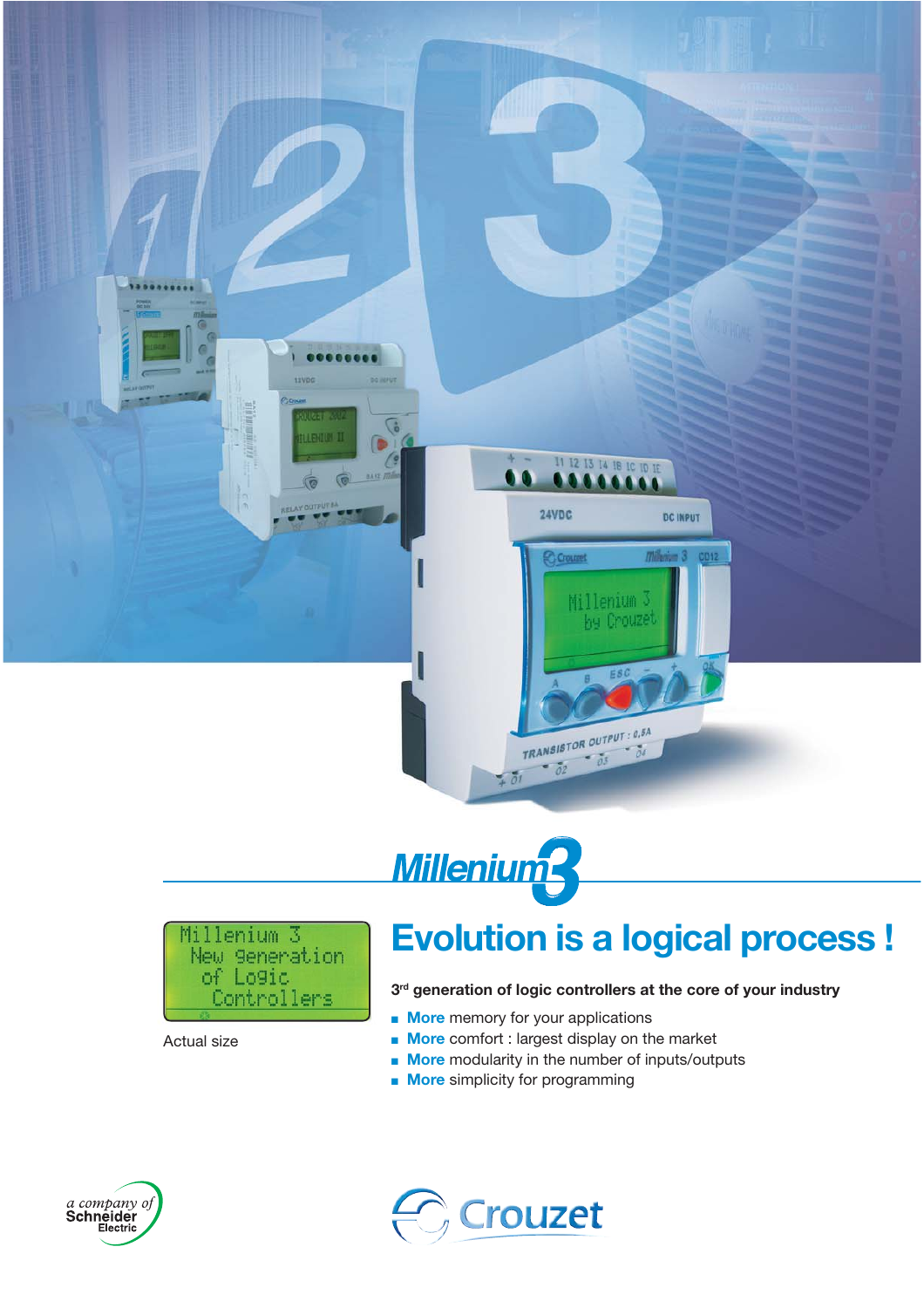



With the new **Millenium 3**, take advantage of evolution in the latest generation of logic controllers.

> ■ **Enjoy** the real comfort of the largest display on the market.



■ Ladder Language ■ ■ Function Blocks/SFC

- **The best answer to your needs**  because of its modularity.
- **Take your applications still further** with the Millenium 3's extended memory.
- **Optimise your wiring and installation time** with our self-powered extensions.

Language

■ **Program easily & intuitively** just select the language best adapted to your trade: **Function Blocks/ SFC or Ladder.**



### I1 12 13 14 15 16 17 18 19 14 18 КОВЕК. 000000000000 the second control of the Second Control in the U.S. of the U.S. of the U.S. of the U.S. of the U.S. of the U.S. of the U.S. of the U.S. of the U.S. of the U.S. of the U.S. of the U.S. of the U.S. of the U.S. of the U.S. o

### **The new Millenium 3 range**

### **"Software" with still better performance: .............. ..............**

- ■ **Software innovations:**
- macro editing (grouping function blocks) with password protection,
- new functions making the software even easier to use : split programming windows...
- ■ **Functions which adapt to your needs:**
- basic functions (counting, timers, comparison, display...),
- trade functions (rotating pump operation, PID regulation, Movement, Pressure, Level, Flow rate...),
- accepts specific functions developed to customer request.

### **Optimised "electronics":**

- 
- **Standards and extendable versions:** up to 50 inputs/outputs,
- **Inputs:** On/Off, potentiometer or 10-bit analog,
- **Outputs:** relay, static or PWM,
- **Mounting:** on DIN rail, or on panel using screws,
- **Integrated LCD display:** back-lit, 4 lines of 18 characters, scrolling screen, bar-graph,
- **Belective configuration:** choose which parameters can be adjusted from the front panel,
- **Saves your data:** for 10 years, even when mains power is interrupted,
- **Protects your programs:** with a password.

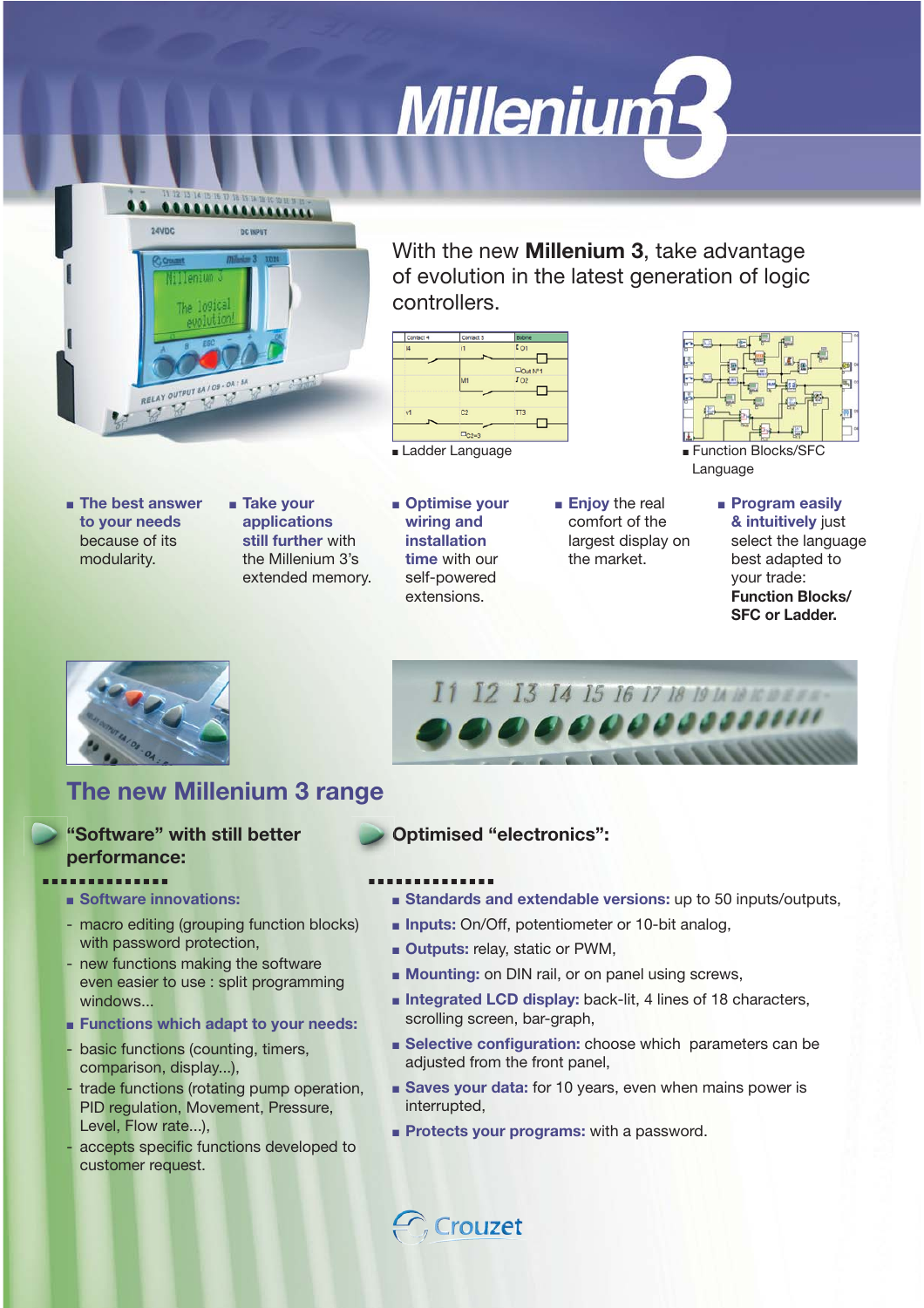## **Offer Overview**

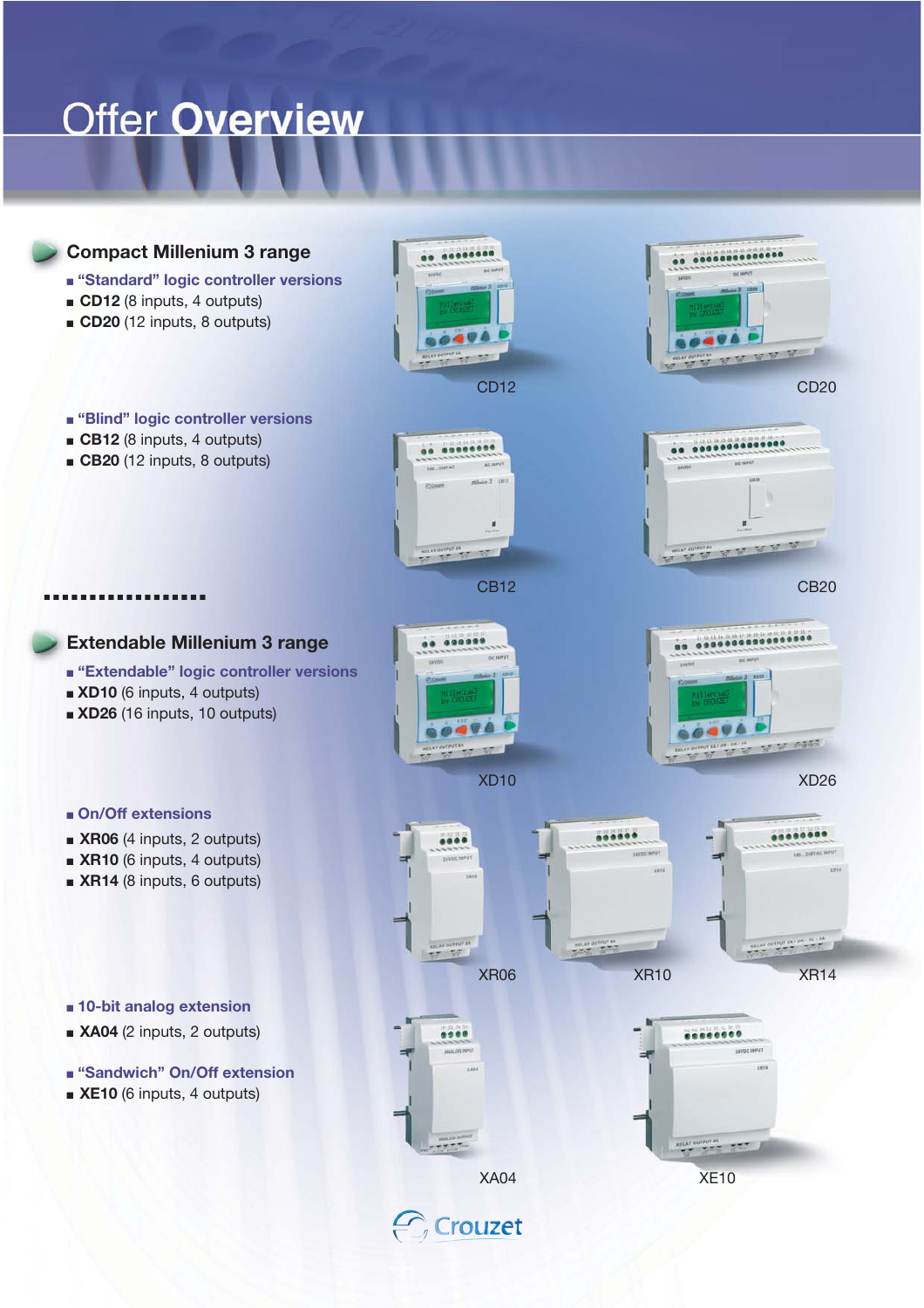# **Communication Modules**<br>and Accessories









"Millenium 3 Alarm" **Software** 



M3MOD



### **Communication Extensions for 24 V DC Controllers**

**Connect your equipment to your monitoring systems with our slave extensions:**

- **XN03:** Modbus Extension (exchanges four 16-bit words),
- ■ **XN05**: Ethernet Extension (exchanges eight 16-bit words).

### **Modem Communication Interface**

**Access all the Millenium 3's functions remotely via the M3MOD Modem communication interface:** 

- Download, modify and transmit your programs,
- Using the management software, receive alarm messages automatically by SMS or on your PC,
- Interrogate and verify remotely the state of the inputs, outputs and all the variables in your programs.

### **The M3MOD Modem communication interface operates with either of the 2 following Modems:**

- **STN** Modem for line transmission networks,
- GSM Modem for wire-less communication in isolated installations.

### **"Starter" Kits**

- One Millenium 3 logic controller, either "Standard" version (12 or 20 Inputs/Outputs) or "Extendable" version (26 Inputs/Outputs),
- One PC/Controller programming cable (USB-type connector),
- One multilingual programming software (CD-ROM).

### **Millenium 3 Accessories**

- 3 modular power supplies: 12 V DC-22 W, 24 V DC-30 W or 60 W,
- Temperature and pressure sensors,
- Plug-in connectors to facilitate maintenance operations,
- IP 67 sealed front cover,
- Memory cartridge (EEPROM) to change programs easily and update the firmware,
- PC/Controller connection (Serial, USB or Bluetooth),
- External potentiometer control for tactile adjustments accessible to all,
- Remote displays:
	- LED 36x72: 4-digit numerical display,
	- back-lit LCD: alpha-numeric display and configuration,
- Current/voltage converters,
- Temperature converters,
- Multilingual programming software for PC (CD-ROM)...

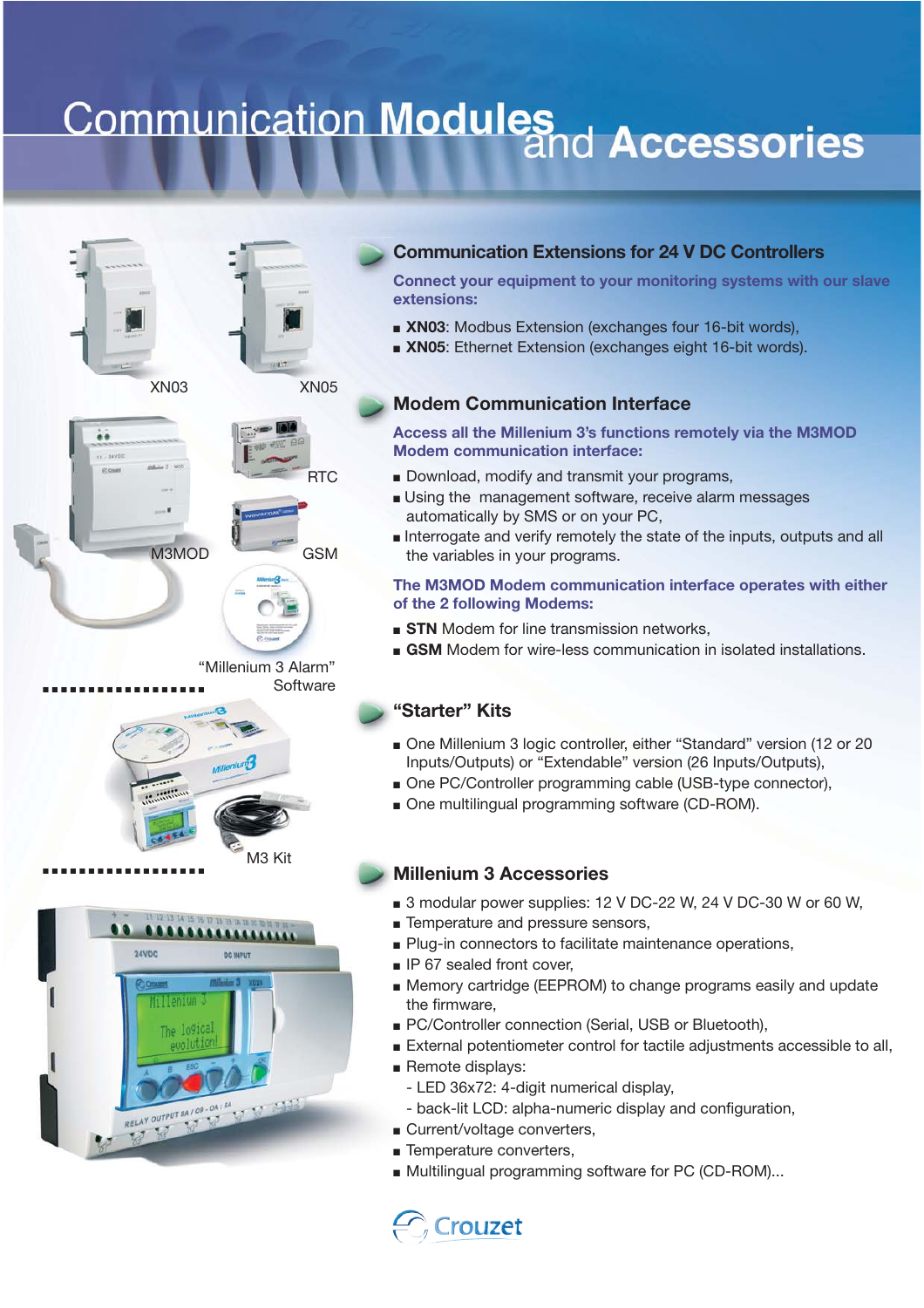# Selection guide Millenium?

| <b>Standard or Blind</b><br><b>24 V AC</b>                                           | Yes                               |                            |                      |
|--------------------------------------------------------------------------------------|-----------------------------------|----------------------------|----------------------|
|                                                                                      |                                   |                            | <b>Number</b>        |
|                                                                                      |                                   | <b>CD12</b>                | 88970044             |
| Logic Controller*<br>8 On/Off                                                        | No                                | <b>CB12</b>                | 88970024             |
| 100-240 V AC                                                                         | Yes                               | CD12                       | 88970043             |
| 4 relay<br>                                                                          | No                                | <b>CB12</b>                | 88970023             |
| <b>12 V DC</b>                                                                       | Yes                               | CD <sub>12</sub>           | 88970045             |
| CD <sub>12</sub><br><b>SONTA</b><br>8 On/Off (incl. 4 analog 10-bit)                 | Yes                               | CD12                       | 88970041             |
| <b>24 V DC</b>                                                                       | <b>No</b>                         | <b>CB12</b>                | 88970021             |
| 4 static (incl. 1 PWM)<br>** **************                                          | Yes<br>Yes                        | CD12<br>CD20               | 88970042<br>88970054 |
| <b>24 V AC</b>                                                                       | No                                | <b>CB20</b>                | 88970034             |
| CD20<br>12 On/Off                                                                    | Yes                               | CD <sub>20</sub>           | 88970053             |
| 100-240 V AC<br>8 relay                                                              | <b>No</b>                         | <b>CB20</b>                | 88970033             |
| ** **************<br><b>12 V DC</b>                                                  | Yes                               | CD <sub>20</sub>           | 88970055             |
|                                                                                      | Yes                               | CD <sub>20</sub>           | 88970051             |
| CB20<br>12 On/Off (incl. 6 analog 10-bit)<br><b>24 V DC</b>                          | <b>No</b>                         | <b>CB20</b>                | 88970031             |
| 8 static (incl. 4 PWM)                                                               | Yes                               | CD <sub>20</sub>           | 88970052             |
|                                                                                      |                                   |                            |                      |
| <b>24 V AC</b><br><b>Extendable</b><br>6 On/Off                                      | Yes                               | <b>XD10</b>                | 88970144             |
| 100-240 V AC<br>4 relay<br><b>Logic Controller</b>                                   | Yes                               | <b>XD10</b>                | 88970143             |
| ** ******<br>6 On/Off (incl. 4 analog 10-bit)<br><b>24 V DC</b>                      | Yes                               | <b>XD10</b>                | 88970141             |
| 4 static (incl. 1 PWM)<br>XD <sub>10</sub>                                           | Yes                               | <b>XD10</b>                | 88970142             |
| <b>24 V AC</b><br>16 On/Off                                                          | Yes                               | <b>XD26</b>                | 88970164             |
| 100-240 V AC<br>10 relay<br>** *****************                                     | Yes                               | <b>XD26</b>                | 88970163             |
| <b>12 V DC</b>                                                                       | Yes                               | <b>XD26</b>                | 88970165             |
| 16 On/Off (incl. 6 analog 10-bit)<br>XD <sub>26</sub><br>24 V DC                     | Yes                               | <b>XD26</b><br><b>XD26</b> | 88970161<br>88970162 |
| 10 static (incl. 4 PWM)                                                              | Yes                               |                            |                      |
| <b>24 V AC</b>                                                                       |                                   | <b>XE10</b>                | 88970324             |
| Extensions<br>100-240 V AC<br>6 On/Off<br>4 relay                                    | $\overline{\phantom{a}}$          | <b>XE10</b>                | 88970323             |
| <br>"Sandwich"<br>24 V DC                                                            |                                   | <b>XE10</b>                | 88970321             |
| <b>XE10</b>                                                                          |                                   |                            |                      |
| <b>24 V AC</b>                                                                       |                                   | <b>XR06</b>                | 88970214             |
| 100-240 V AC                                                                         | $\overline{a}$                    | <b>XR06</b>                | 88970213             |
| 4 On/Off<br>2 relay<br><b>12 V DC</b>                                                |                                   | <b>XR06</b>                | 88970215             |
| <b>24 V DC</b>                                                                       | $\overline{a}$                    | <b>XR06</b>                | 88970211             |
| <b>24 V AC</b><br>                                                                   |                                   | <b>XR10</b>                | 88970224             |
| 100-240 V AC<br><b>XR10</b><br>6 On/Off<br>4 relay                                   | $\overline{a}$                    | <b>XR10</b>                | 88970223             |
| <b>12 V DC</b>                                                                       | $\overline{\phantom{a}}$          | <b>XR10</b>                | 88970225             |
| <b>24 V DC</b>                                                                       | $\overline{a}$                    | <b>XR10</b>                | 88970221             |
| <b>24 V AC</b>                                                                       | ÷,                                | <b>XR14</b>                | 88970234             |
| 100-240 V AC<br>8 On/Off<br>6 relay                                                  |                                   | <b>XR14</b>                | 88970233             |
| <b>12 V DC</b>                                                                       | $\overline{\phantom{a}}$          | <b>XR14</b>                | 88970235             |
| <b>24 V DC</b><br>$\frac{1}{2}$                                                      |                                   | <b>XR14</b>                | 88970231             |
| <b>XA04</b><br><b>24 V DC</b>                                                        |                                   | <b>XA04</b>                | 88970241             |
| 2 analog (10-bit)<br>2 analog (10-bit)                                               |                                   |                            |                      |
|                                                                                      |                                   |                            |                      |
| <b>Voltage</b><br><b>Description</b>                                                 | <b>Type</b>                       |                            | <b>Part Number</b>   |
| <b>24 V DC</b><br>Modbus (Slave)<br>Communication                                    | XN <sub>03</sub>                  |                            | 88970250             |
| 24 V DC<br>Ethernet (Slave)<br><b>Modules</b>                                        | <b>XN05</b>                       |                            | 88970270             |
| 12-24 V DC<br>M3MOD Modem Interface                                                  | M3MOD                             |                            | 88970117             |
| 12-24 V DC<br><b>STN Modem</b><br>XN <sub>03</sub>                                   | <b>RTC</b>                        |                            | 88970118             |
| 12-24 V DC<br><b>GSM Modem</b>                                                       | <b>GSM</b>                        |                            | 88970119             |
|                                                                                      |                                   |                            |                      |
| Multilingual programming software (CD-ROM)<br>Programming<br><b>Accessories</b>      | M3 SOFT                           |                            | 88970100<br>88970116 |
| Alarm management software (CD-ROM)                                                   | M3 ALARM<br>M3 SPECIFIC FUNCTIONS |                            | 88970103             |
| Library of specific functions (CD-ROM)<br>Serial connection cable: PC => Millenium 3 | PA                                |                            | 88970102             |
| USB connection cable: PC => Millenium 3                                              | PA                                |                            | 88970109             |
| <b>Bluetooth Interface</b>                                                           | PA                                |                            | 88970104             |
| EEPROM memory cartridge                                                              | PA                                |                            | 88970108             |
| (*) Contact us for «bare board» versions of the logic controller                     |                                   |                            |                      |